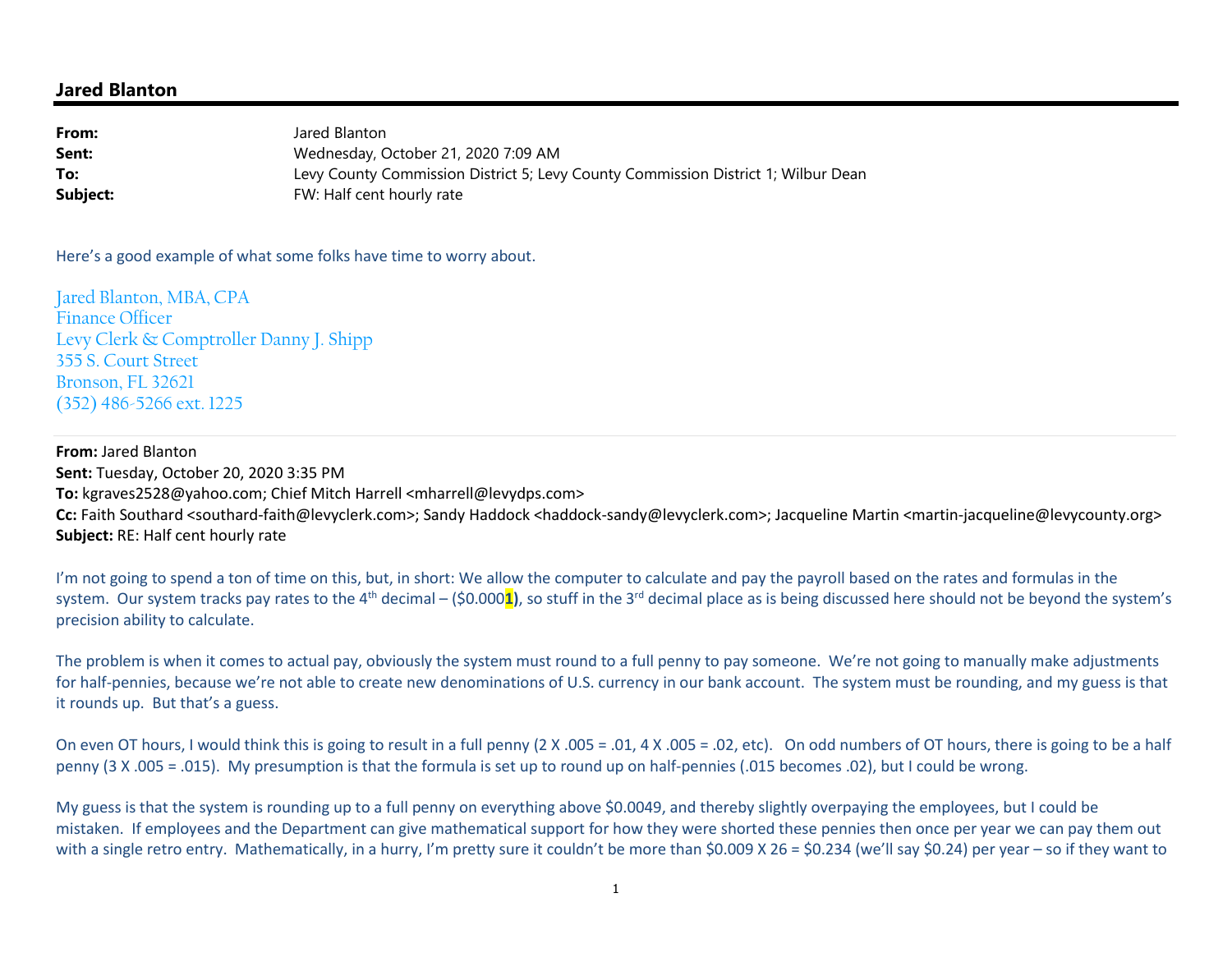do the work for that amount to prove our system wrong, be my guest, we'll benefit by learning exactly what it's doing, because I don't have time to find out otherwise. Here's (almost) a quarter…I guess we don't have pay phones anymore.

That \$0.24 would be unlikely, though, and would require an Odd number of hours every single time, and for the system to never round up, not even in caseswhere the pennies calculated to \$.009. My suspicion is that it's rounding up when it's above \$0.0049, and down in all other instances, since that's' the accepted math convention on rounding. The presumption would be that you win some, lose some.

Hope this helps clarify.

Jared Blanton, MBA, CPA Finance Officer Levy Clerk & Comptroller Danny J. Shipp 355 S. Court Street Bronson, FL 32621 (352) 486-5266 ext. 1225

**From:** Faith Southard <southard-faith@levyclerk.com> **Sent:** Tuesday, October 20, 2020 3:04 PM To: Jared Blanton <br />
clanton-jared@levyclerk.com> **Subject:** FW: Half cent hourly rate

I'm not sure who needs to answer this….

From: Sandy Haddock <haddock-sandy@levyclerk.com> **Sent:** Tuesday, October 20, 2020 1:20 PM **To:** Faith Southard <southard-faith@levyclerk.com> **Cc:** Katy Graves <kgraves@levydps.com>; Mitch Harrell <mharrell@levydps.com> **Subject:** FW: Half cent hourly rate

Faith,

I am forwarding this email to you for reply or to forward to the correct person for an answer it. **Thanks** 

SANDY HADDOCK Levy County Clerk HR Deputy Clerk County Asset Clerk